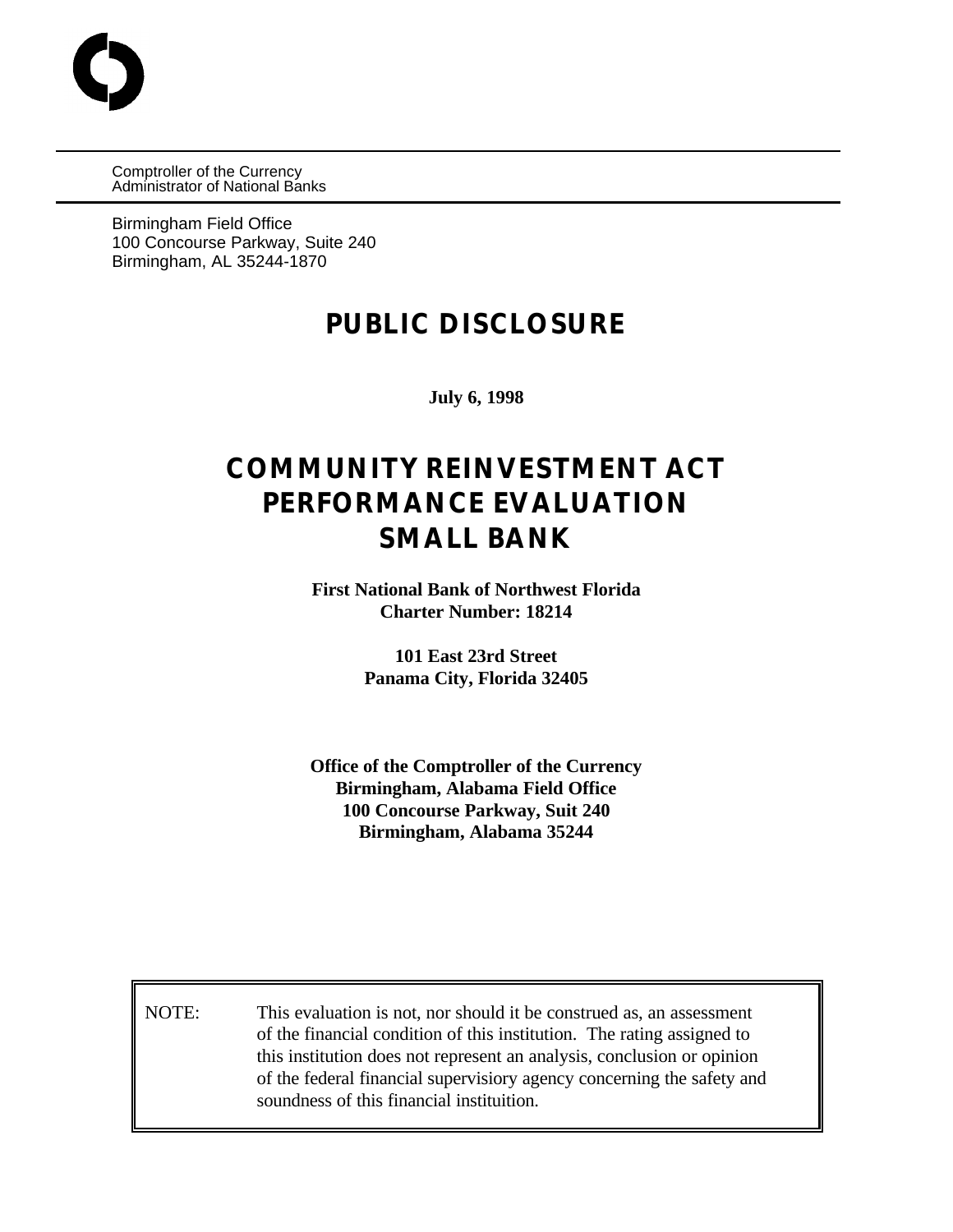### **GENERAL INFORMATION**

*The Community Reinvestment Act (CRA) requires each federal financial supervisory agency to us its authority when examining fiinancial institutions subject to its suprvision, to assess the institution's record of meeting the credit needs of its entire community, including low- and moderate-income neighborhoods, consistent with safe and sound operations of the institution. Upon conclusion of such examination, the agency must prepare a written evaluation of the institution's record of meeting the credit needs of its community.*

*This document is an evaluation of the Community Reinvestment Act (CRA) performance of First National Bank of Northwest Florida prepared by the Office of the Comptroller of the Currency, the institution's supervisory agency, as of July 6, 1998. The agency rates the CRA performance of an institution consistent with the provisions set forth in Appendix A to 12 CFR Part 25.*

**INSTITUTION'S CRA RATING: This institution is rated** *"Satisfactory"***.**

**The bank's performance under the Community Reinvestment Act meets the spirit and intent of the regulation. To determine the bank's performance, we utilized the march 31, 1998 Reprot of Condition, information furnighsed by the Bay Coutny Chamber of Commerce, and other internall generated reports provided by FNB management. We base this rating on the following conclusions:**

- Ç **The loan to deposit ratio is reasonable and exceeds that of the peer group average.**
- Ç **A substantial majority of lending activity is within the bank's assessment area.**
- Ç **The bank had demonstrated a satisfactory distribution of credits within the assessment area.**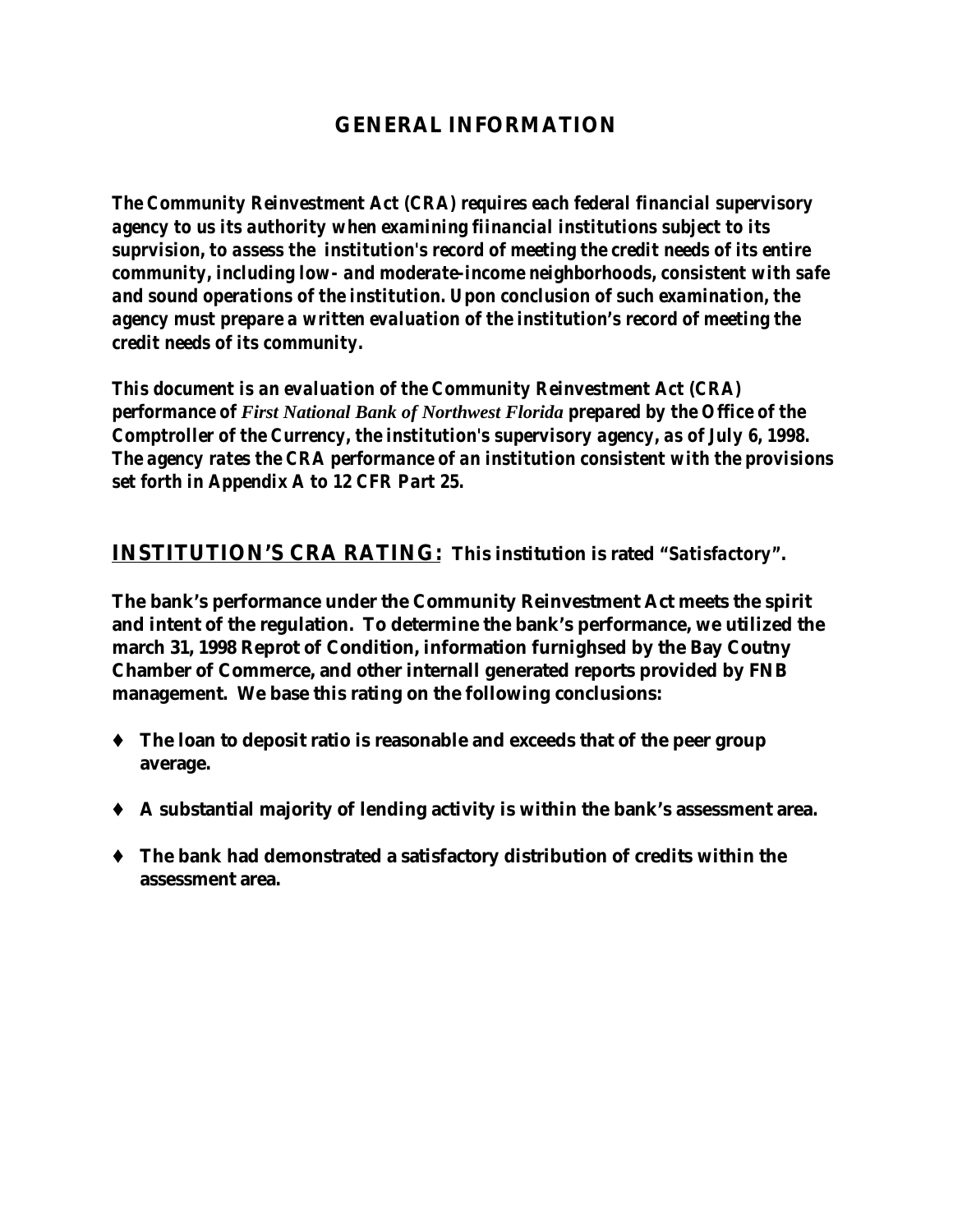**The following table indicates the performance level of First National Bank of Northwest Florida with respect to each of the five performance criteria. [Indicate the performance level under each criteria by marking an "X" in the appropriate column. If the institution received no complaints since the prior examination, do not mark an "X" in a column, instead type over all three boxes "No complaints were received since the prior examination."]**

| <b>Small</b><br><b>Institution</b><br><b>Assessment</b><br><b>Criteria</b>                              | <b>First National Bank of Northwest Florida</b><br><b>Performance Levels</b>           |                                                                                      |                                                                                           |  |  |  |  |
|---------------------------------------------------------------------------------------------------------|----------------------------------------------------------------------------------------|--------------------------------------------------------------------------------------|-------------------------------------------------------------------------------------------|--|--|--|--|
|                                                                                                         | <b>Exceeds</b><br><b>Standards</b><br>for<br><b>Satisfactory</b><br><b>Performance</b> | <b>Meets</b><br><b>Standards</b><br>for<br><b>Satisfactory</b><br><b>Performance</b> | <b>Does Not Meet</b><br><b>Standards for</b><br><b>Satisfactory</b><br><b>Performance</b> |  |  |  |  |
| Loan-to-<br>deposit ratio                                                                               |                                                                                        | X                                                                                    |                                                                                           |  |  |  |  |
| Lending in<br>assessment<br>area                                                                        |                                                                                        | $\mathbf{X}$                                                                         |                                                                                           |  |  |  |  |
| <b>Lending to</b><br>borrowers of<br>different<br>incomes and<br>to businesses<br>of different<br>sizes |                                                                                        | X                                                                                    |                                                                                           |  |  |  |  |
| Georgraphic<br>distribution<br>of loans                                                                 |                                                                                        | $\mathbf{X}$                                                                         |                                                                                           |  |  |  |  |
| <b>Response to</b><br>complaints                                                                        | No complaints have been received since the prior<br>examination                        |                                                                                      |                                                                                           |  |  |  |  |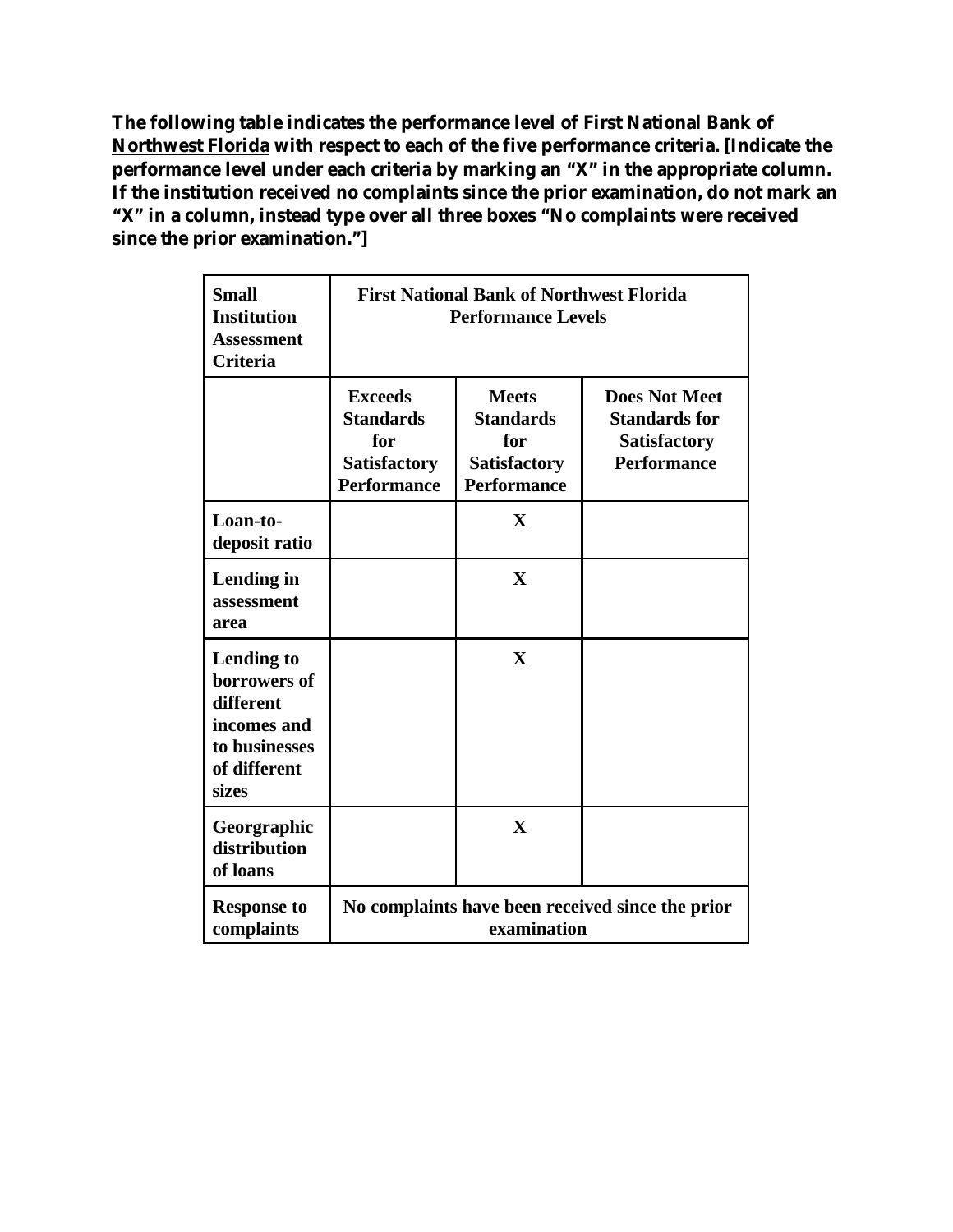# **DESCRIPTION OF INSTITUTION**

**FNB NW Florida is a two branch banking institution located in Panama City, Bay Coutny, Florida. The bank is 100% owned by First Northwest Florida Holding Company, headquartered in Panama City. At June 30,1 998, the bank reported a net income of \$746,412 and total assets of \$86,402,127. The bank's capital base is solid with total capital plus the allowance for loan and lease losses at \$7,595,252. The bank financial position enables it to meet the credit needs of its local community.**

**The bank is primarily a commercial lender, specializing in Small Business Administration (SBA) lending. The bank originates SBA loans at the main office and three loan production offices within the state of Florida (Jacksonville, Gainesville, and West Palm Beach). The bank is one of the top ten SBA lenders in the state of Florida. The consumer protfolio is relatively small. A significant portion of the consumer lending is incidental to the bank's commercial lending activity. A look at the composition of the loan portfolio as of March 31, 1998 provides further indication of the bank's role as primarily a commercial lender. Data derived from information furnished in the bank's March 31, 1998 Report of Condition follows:**

| <b>FNB NW FLORIDA LOANS OUTSTANDING AS OF MARCH 31, 1998</b> |            |                |  |  |  |  |  |
|--------------------------------------------------------------|------------|----------------|--|--|--|--|--|
| <b>Loan Type</b>                                             | (In 000's) | % of Portfolio |  |  |  |  |  |
| <b>Construction and Land Development</b>                     | 294        | 0.5%           |  |  |  |  |  |
| 1-4 Family Residential                                       | 8,235      | 14.4%          |  |  |  |  |  |
| <b>Commercial and Industrial</b>                             | 2,943      | 5.2%           |  |  |  |  |  |
| <b>Consumer Loans to Individuals</b>                         | 1,065      | 1.9%           |  |  |  |  |  |
| <b>Commercial Real Estate</b>                                | 44,042     | 77%            |  |  |  |  |  |
| <b>Other Loans</b>                                           | 561        | 1.0%           |  |  |  |  |  |
| <b>Gross Loans</b>                                           | 57,140     | 100%           |  |  |  |  |  |

#### **DESCRIPTION OF BAY COUNTY ASSESSMENT AREA**

**Panama City/Bay County is a metropolitan statistical area (MSA) and is located on the Gulf of Mexico in the panhandle region of northwest Florida. Panama City, the**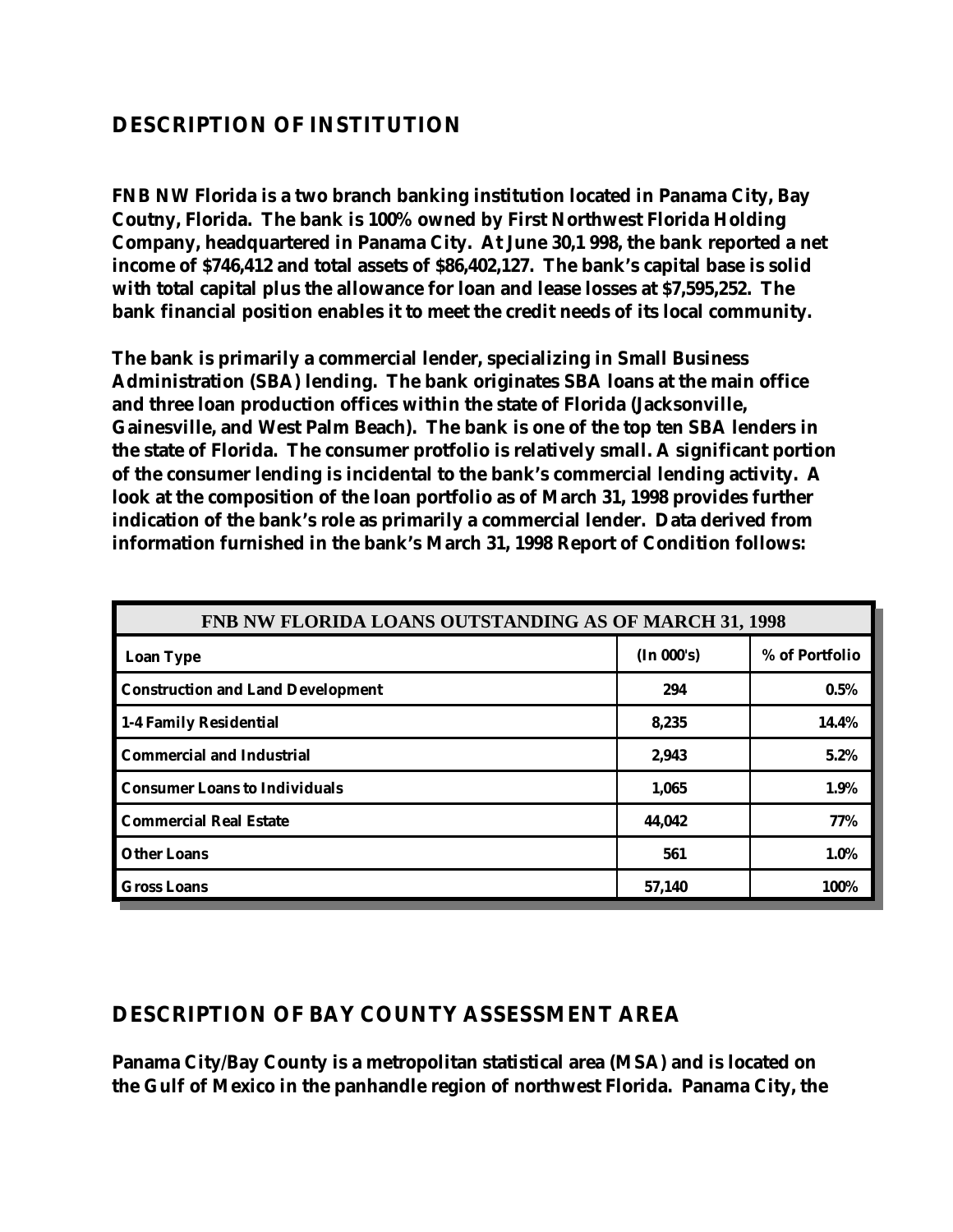**county seat, is located approximately 100m miles from Tallahassee, 80 miles from Dothan, AL, 103 miles from Pensacola, 300 miles from Atlanta, 275 miles from Birmingham, AL, and 270 miles from Jacksonville. Panama City is well-known for its popular turism attractions. Tyndall Air Force Base and the Naby's Coastal Systems Station are located in Bay Coutny and generate considerable revenues to the local economy.**

**The Bay County area has experienced significant growth in recent years. The population in 1977 was 144,584 and is projected for 158,200 by the year 2002. Leading economic factors include government, retail and wholesale trade services, and manufacturing. Employment figures through May 1998 show a current unemployment figure of 5.3% which is lower than the state average of 6.6%.**

**The Bay County MSA has approximately 48,791 households and 35,726 families. The 1990 census data reports a median family income of \$37,200. There are a total of 26 census tracts in the Panama City assessment area. As stated earlier, the population of Bay County is 126,994. The median housing cost for Bay County is \$62,308. The weighted average year of the homes bulit is 1975.**

**The bank operates in a very competitive banking environment. Bay County has a total of 11 banks and thrifts with 43 branches. Five banks are part of large regional bank holding companies. The bay County Chamber of Commerce estimates total doposits for banks and thrifts at \$1.181 billion. Additionally, there are seven credit unions with 17 offices and a deposit base of \$486,578,089, creating a total deposit base in excess of \$1.6 billion dollars. This indicates the bank operates in a very competitive environment.**

# **CONCLUSIONS WITH RESPECT TO PERFORMANCE CRITERIA:**

#### **Loan-to-Deposit Analysis**

**o The loan to deposit ratio is reasonable.**

**The average loan to deposit ratio since the last CRA examination at March 1995 is 65.45%. The actual loan to deposit ratio as of June 30, 1998 is 76.58%. The loan to deposit ratio has stadily increased over the past several years. The bank's loan to deposit ratio compares favorably with that of the local market and the national peer group average of 69.38% at March 31, 1998.**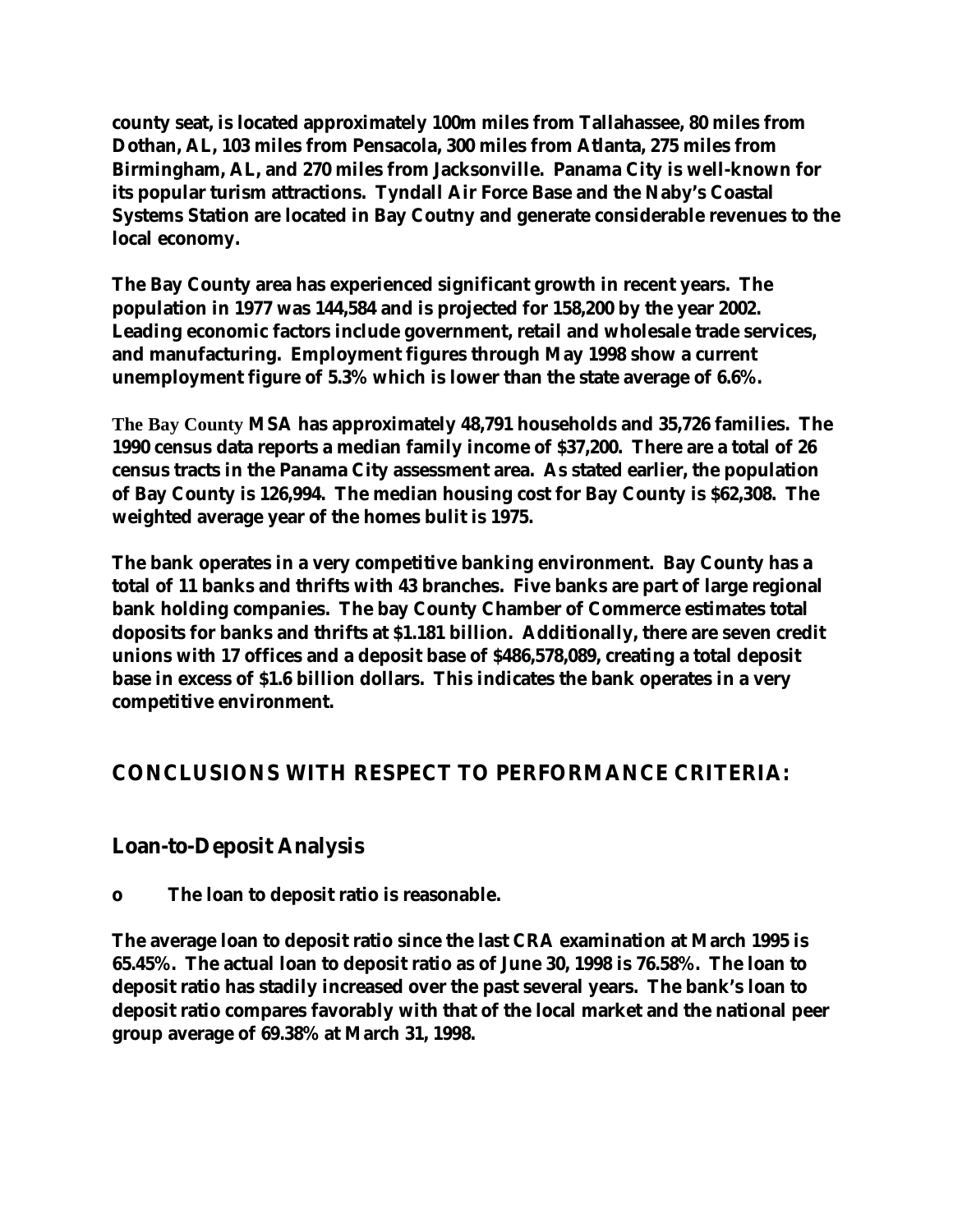### **Lending in the Assessment Area**

**o The bank makes a substantial majority of its loans within its' assessment area.**

**During 1997, the bank made a total of 274 loans. Of these, 195 or 71% were to borrowers within its' assessment area. HMDA data shows the bank makes a significant majority of its' mortgage related loans within the assessment area. The bank extended 24 mortgage related loans in 1997. Of this total, 18 or 75% were to borrowers within the bank's assessment area.**

#### **Lending to Borrowers of Different Income an to Businesses of Different Sizes**

**o A substantial protion of the commercial loans originated by the bank are to borrowers who meet the small business definition. Small businesses are defined as businesses with revenues equal to or less than \$1 million.**

**A review of the small business and small farm loans demonstrates the bank makes a substantial number of these lkoans. This is the bank's primary line of business. Internally generated reports show the bank extends small business/small farm loans from as little as \$2,000 to as high as \$1,000,000. Penetration among the different segments within the census tracts is satisfactory.**

#### **Geographic Distribution of Loans**

**o The distribution of loans among consus tracts in the assessment area is reasonable.**

**The bank's assessment area includes only two low income and eight moderate census tracts. The low- and -moderate income tracts make up 37% of the number of census tracts and approximately 25% of the population in the assessment area.**

**Census track distribution of the 195 loans made in 1997 within the bank's assessment area is as follows:**

**Low- and -moderate tracks: 20 loans or 15% of total within the assessment area.**

**Middle Income tracks: 102 loans or 52% of total within the assessment area.**

**Upper Income tracks: 64 loans or 33% of total within the assessment area.**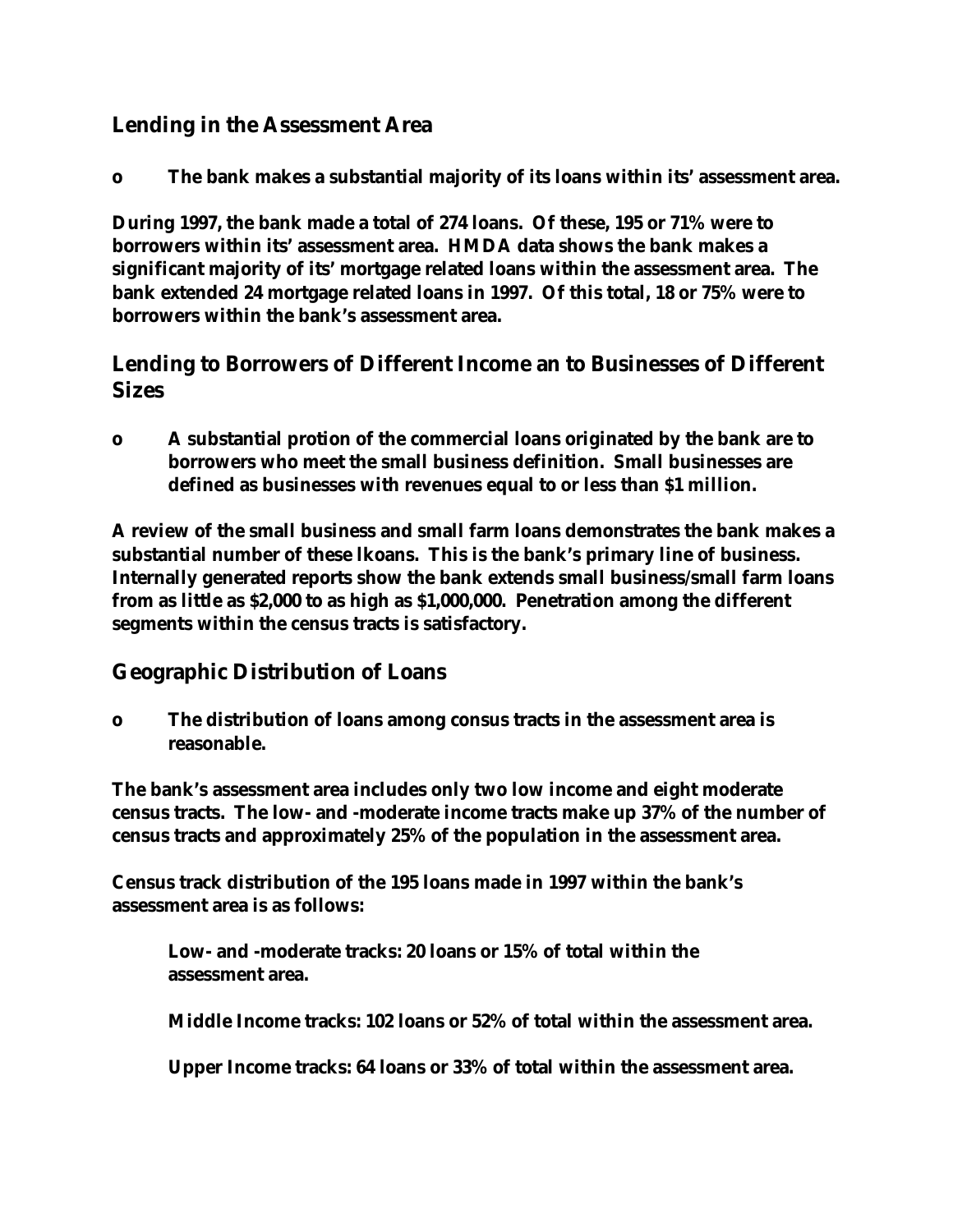**The bank performs a detailed assessment annually of the geographic distribution of all of its loan applications (approvals an denials). The floowoing tables details the distribution of the bank's lending activity in 1997.**

**The table indicates that commercial loan penetration in low- and -moderate income areas is higher than consumer loan penetration. This distribution reflects the histroical focus of the bank as a commercial lender. Census data indicates there are 10 census tracts of 37% of total census tracts in low- and -moderate income areas. The number of households in the low- and -moderate income census tracts represent 24% of total households and 25% of total population within the assessment area.**

| <b>LOANS MADE WITHIN THE ASSESSMENT AREA IN 1997</b>                |                  |      |                                         |      |       |                                                    |            |        |  |  |
|---------------------------------------------------------------------|------------------|------|-----------------------------------------|------|-------|----------------------------------------------------|------------|--------|--|--|
| <b>Census Tract</b><br><b>Type</b><br># in Community $\%$ Community |                  |      | <b>Consumer</b><br>#<br>\$000's<br>$\%$ |      |       | <b>Commercial</b><br>#<br>$\frac{0}{0}$<br>\$000's |            |        |  |  |
| Low                                                                 | $\boldsymbol{2}$ | 7%   | 2                                       | 3%   | 13    | 9                                                  | 7%         | 1,249  |  |  |
| Moderate                                                            | 8                | 30%  | 4                                       | 6%   | 19    | 14                                                 | <b>11%</b> | 6,194  |  |  |
| <b>Middle</b>                                                       | 12               | 44%  | 30                                      | 43%  | 661   | 72                                                 | 57%        | 7,417  |  |  |
| <b>Upper</b>                                                        | 5                | 19%  | 33                                      | 48%  | 1,045 | 31                                                 | 25%        | 6,282  |  |  |
| <b>Total</b>                                                        | 27               | 100% | 69                                      | 100% | 1,738 | 126                                                | 100%       | 21,142 |  |  |

**Eighteen mortgage related loans were made in the bank's assessment area in 1997. Of this total, three of the 18 were to borrowers in the low and moderate income range, or approzimately 17%. Two were in the low and moderate census tracts, or 11%. Year to date through Juen 30, 1998 HMDA-LAR shows the bank has extended 15 real estate related loans. Of this total, 14 were to borrowers within the bank's assessment area. Four of these approved loans were to borrowers with income in the low- and -moderate range. Only, one of the 14 was made in a low and moderate census tract. While the bank does not make many mortgage related loans, it is willing to loan to low and moderate segments in the assessment area.**

**Consumer lending activity is very low at First National Bank of Northwest Florida. The bank is at a competitive disadvantage when it comes to consumer lending because of the lack of a branch networking system. The bank has the main office**